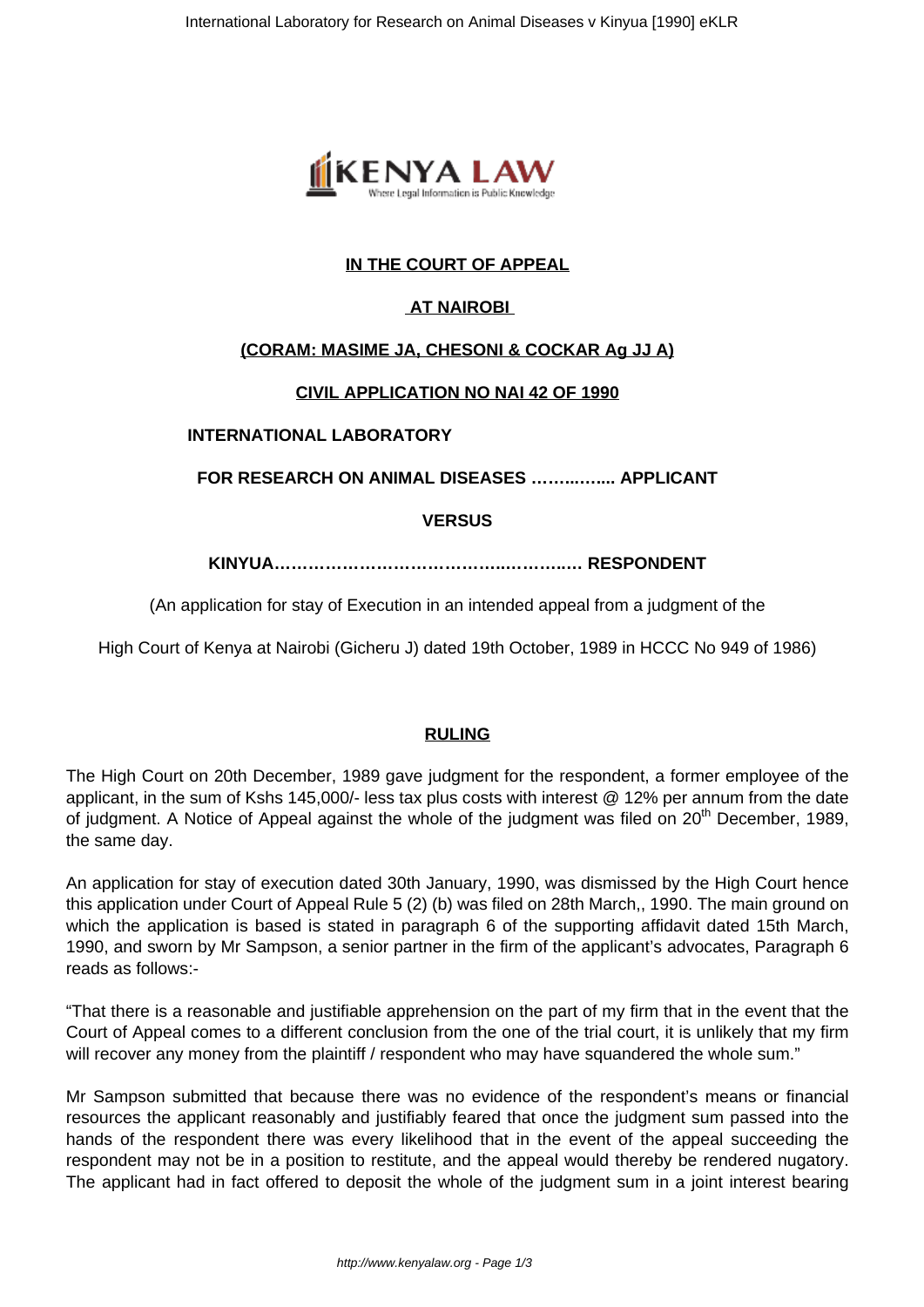savings account pending final disposal of the appeal. On the premises Mr Sampson urged for a stay of execution to issue.

Mr Sehmi for the respondent strongly opposed the application. He referred to both 0.41 of the Civil Procedure Rules and Rule 5 (2) (b) of the Court of Appeal Rules and pointed out that the mere filing of an appeal was not a sufficient cause for the granting of a stay. We must point out at this stage that this court is not bound by the considerations prescribed in 0.41 of the Civil Procedure Act which the High Court must observe when dealing with an application for stay of execution pending hearing of appeal in that court. Under rule 5 (2) (b) of the Court of Appeal Rules this court has an unfettered discretion to grant a stay provided it is just to do so.

Mr Sehmi referred to passages at page 1284 of the English Supreme Court Annual Practice, 1965, and page 35, paragraph 51 of Halsbury's Laws of England 3rd Edition, dealing with grounds for stay. Both stress that as a rule a stay will be granted only if there are special circumstances which, according to the passage in Halsbury, must be deponed to on affidavit unless the application is made orally at the hearing. Referring to Atkins vs Great Western Railway Company at page 400 Times Law Reports Vol 2, and then to the judgment in the Kenya Court of Appeal Civil Application No 97 of 1986, Kenya Shell Ltd vs Benjamin Karuga Kibiru & Anor (also cited by Mr Sampson), Mr Sehmi submitted there was a duty on the applicant to show that a favourable decision in the appeal would be rendered nugatory if the application was not granted.

We have considered what Mr Sehmi has said. However, we must observe that the onus was on the respondent to rebut by evidence the claim that the intended appeal if successful would be rendered nugatory on account of his (respondent's) alleged impecunity. Mr Sehmi's contention was that the words "apprehension", "unlikely to recover" and "squandered" used in paragraph 6 of Mr Sampson's affidavit in support of the application did not constitute special or exceptional circumstances required to be deposed to on affidavit. In our view we do not need proof of special or exceptional circumstances in order to grant a stay of execution as there is no such requirement under Rule 5(2)(b) of this Court's Rules.

In this application it has been deponed that there was a reasonable and justifiable apprehension of it being unlikely to recover the money from the respondent who may have squandered the whole sum. This allegation in our view called for rebuttal evidence from the respondent which was not forthcoming. Indeed nowhere in the 12 paragraphs constituting the replying affidavit sworn by Mr Sehmi on 17th April, 1990, and the replying affidavit sworn by him on 7th February, 1990, in the Superior Court which forms an annexture is there evidence of the respondent's means. Mr Sampson's affidavit in support of the application has in fact been deposed to that effect. In the case of Kenya Shell Ltd the respondent produced evidence of his financial means and position which evidence was accepted by the court.

It may be observed that references made by Mr Sehmi both in his address and in paragraph 6 of his replying affidavit to undue hardship that would be caused to the respondent if he is deprived of the fruits of the judgment until the appeal is heard and decided may not reflect favourably on the respondent's financial resources and his ability to re-pay the judgment sum if called upon to do so.

All the above circumstances favour the grant of stay of execution. Mr Sampson submitted that under the terms of service the respondent was entitled to a 3 months' notice before the termination of employment, a fact we take into account. Accordingly there shall be a stay of execution in respect of the whole of the decretal amount less three months' salary less statutory deductions. The balance of the judgment sum shall be deposited in an interest bearing savings account in the joint names of the advocates for the parties within 21 days from the date of this ruling. In default the respondent to be at